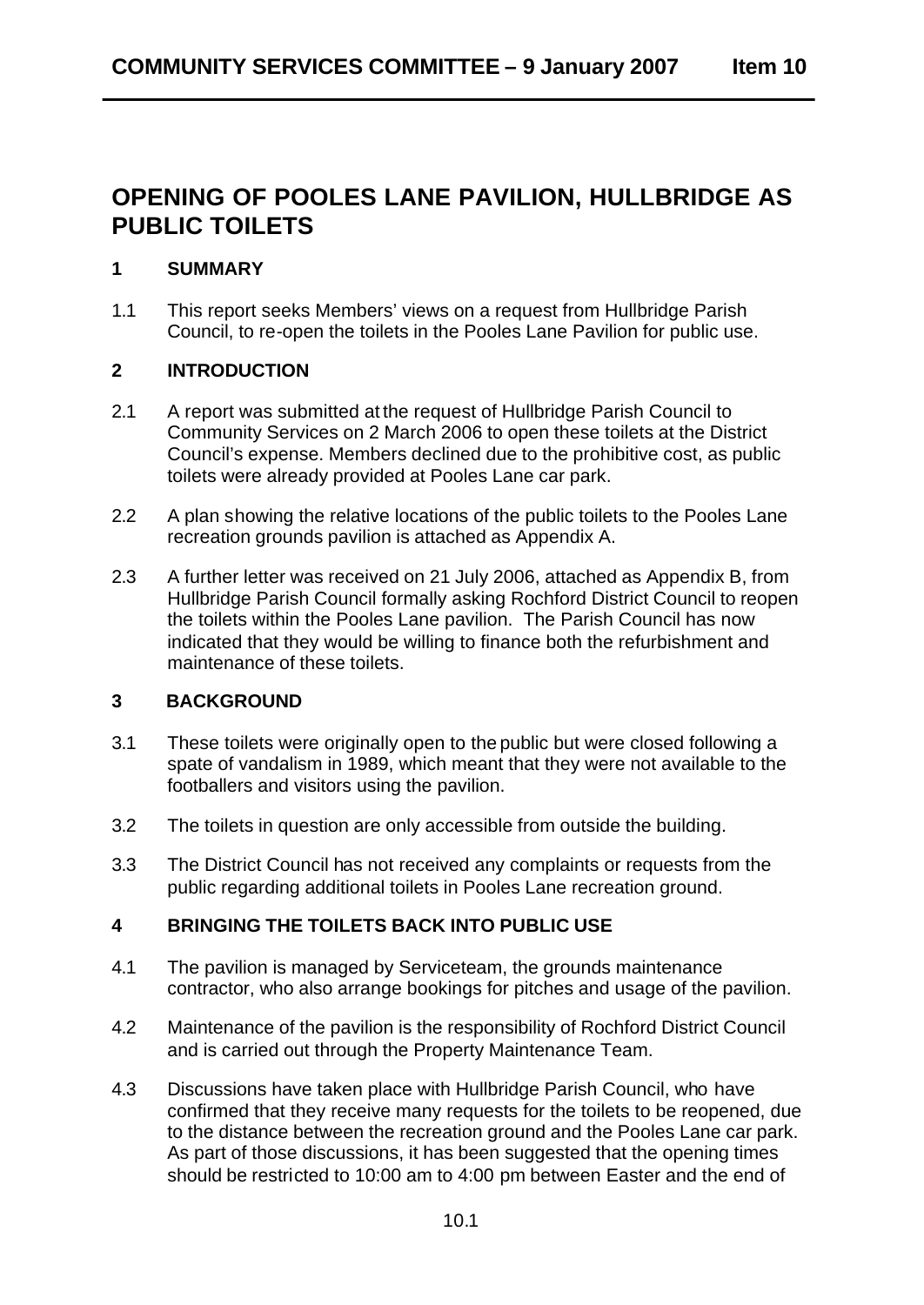September, opening 7 days a week. This would coincide with peak usage of the recreation ground.

- 4.4 As with other public toilets in the District, the doors would be self closing and the Parish would be required to secondary lock the doors at night to provide additional security.
- 4.5 Hullbridge Parish Council have also enquired whether cleaning could be incorporated into the District Council public toilets cleaning contract. This would not cause any difficulty, other than the fact that the cleaner would have to open these toilets at the later opening hours, as other public conveniences are open from approx. 6am in the morning.
- 4.6 As part of the refurbishment, Hullbridge Parish Council would pay for a selfclosing door, in line with the Council's other public toilets, and for the general refurbishment.
- 4.7 Estimated costs to bring the toilets back into public use would be approximately £7,000, plus the ongoing cleaning cost of £3,033 for the suggested opening times, based on the current cleaning contract. Any additional maintenance or remedying any potential criminal damage would have to be financed by Hullbridge Parish Council
- 4.8 This pavilion does not currently provide disabled facilities. A disabled toilet would be possible by converting the existing male toilet to a disabled toilet and using the existing female toilet as a unisex toilet. The disabled toilet would be operated by a "Radar" key, in line with other disabled toilets
- 4.9 No works would commence until the Parish Council sign an agreement to pay the costs of refurbishment, maintenance and cleaning, and agree to the additional locking at nights.

#### **5 RISK IMPLICATIONS**

- 5.1 Opening these toilets with financial support from Hullbridge Parish Council does not expose Rochford District Council to additional capital costs or ongoing revenue costs.
- 5.2 Provision of a disabled toilet would enhance the facilities for all users.

## **6 CRIME AND DISORDER IMPLICATIONS**

6.1 Remedying any potential criminal damage would have to be financed by Hullbridge Parish Council.

## **8 RESOURCE IMPLICATIONS**

8.1 Hullbridge Parish Council has indicated that it would finance this proposal, based on costs supplied by Rochford Officers. However the opportunity to provide a disabled toilet could be taken, if Rochford were to provide a sum of £2500 in the building works planned programme for 2007/08. Alternatively,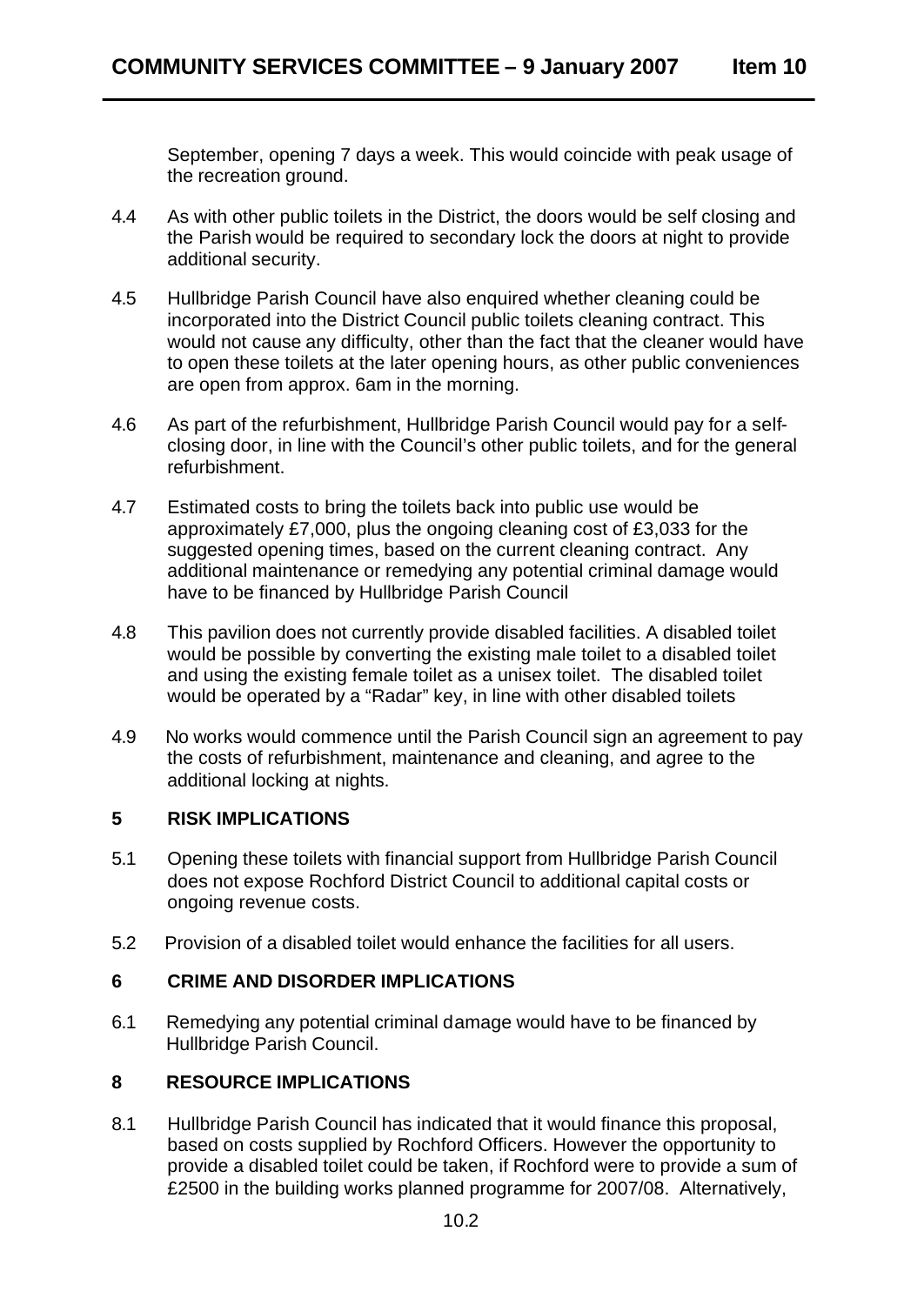this could potentially be funded if savings became available from the 2006/07 budget. There would be some minor staff resource issues for maintenance and overseeing the cleaning contract, but these can be met from existing resources.

## **8 PARISH IMPLICATIONS**

- 8.1 With financial support from the Parish Council, there are no implications for Rochford District Council. The opportunity to provide a disabled toilet in this pavilion would provide a good example of partnership working between the Parish Council and the District Council.
- 8.2 The scheme would also demonstrate that the Council listens to the public and responds positively where it is possible.

## **9 RECOMMENDATION**

- 9.1 It is proposed that the Committee **RESOLVES** 
	- (1) To consider this request from Hullbridge Parish Council, to reopen the toilets in the pavilion, with the refurbishment, maintenance, cleaning and any potential criminal damage costs being met in full, by Hullbridge Parish Council.
	- (2) To consider contributing £2500 towards the scheme to enable provision of a disabled toilet in this pavilion either from savings in the maintenance budgets in 2006/7, or by a bid for the 2007/08 planned works budget.

Graham Woolhouse

Corporate Director (External Services)

## **Background Papers:-**

Letter from Hullbridge Parish Council 21 July 2006

For further information please contact David Timson on:-

Tel:- 01702 318110 E-Mail:- david.timson@rochford.gov.uk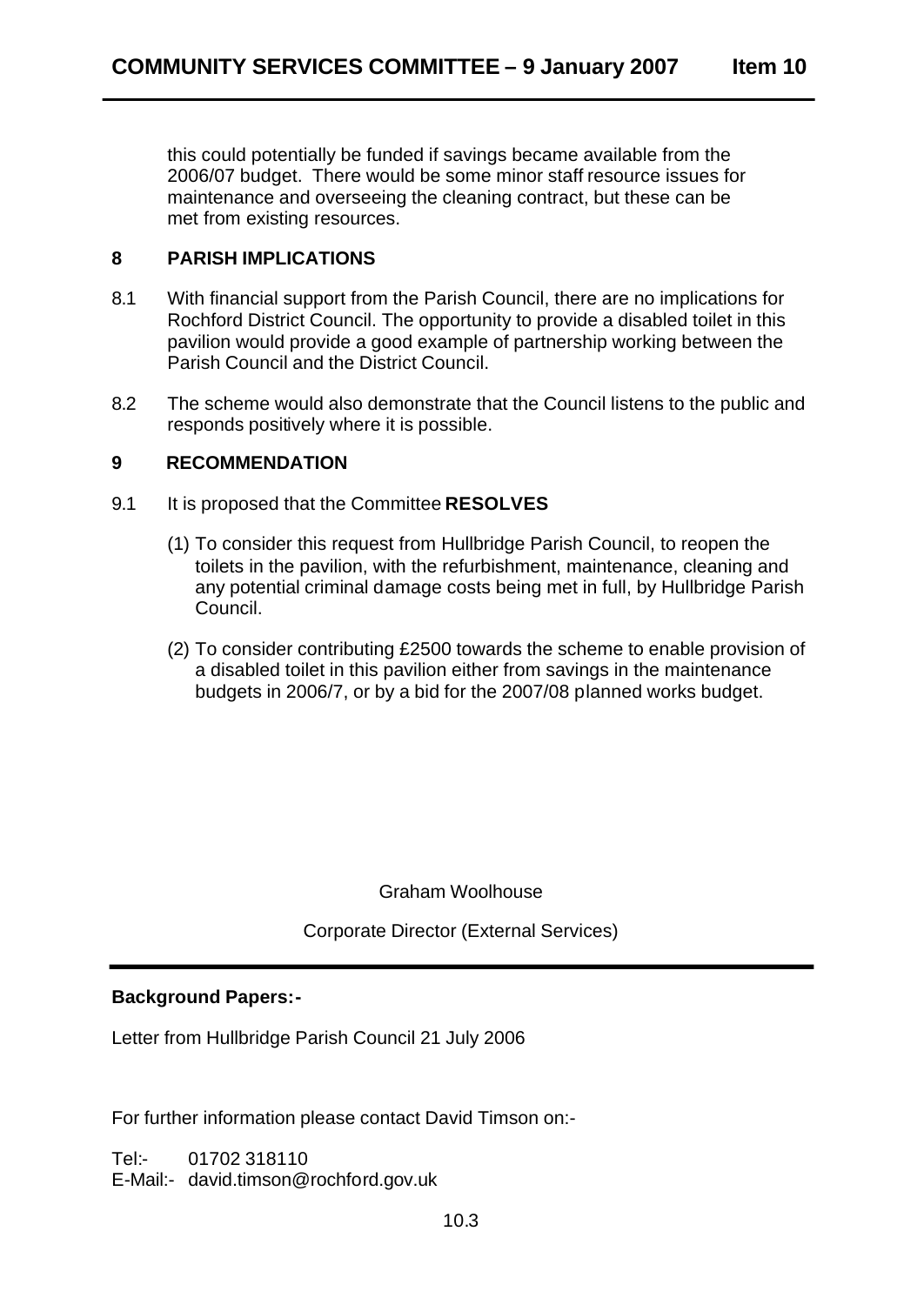**APPENDIX A** 



10.4